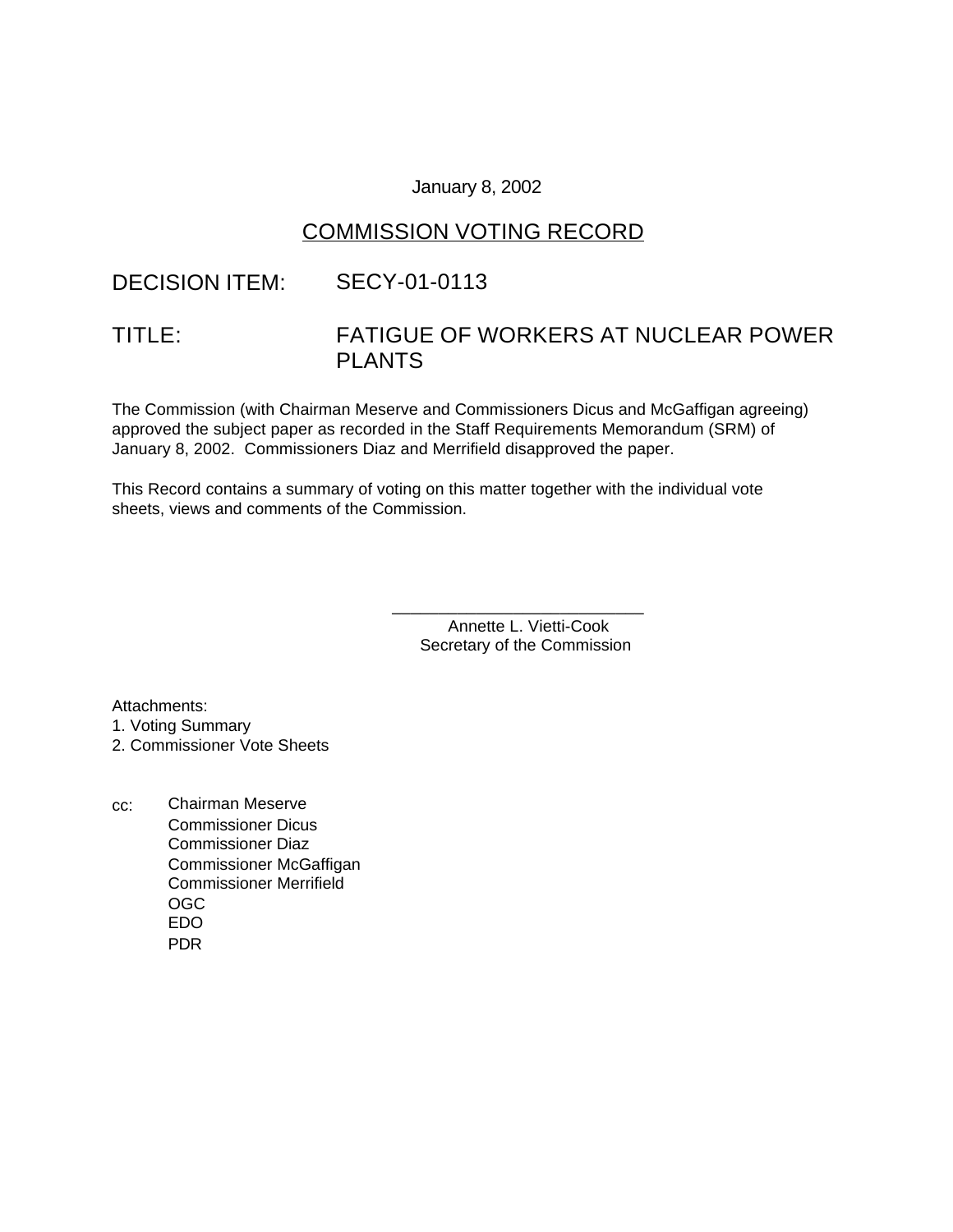# VOTING SUMMARY - SECY-01-0113

### RECORDED VOTES

|                         |   | APRVD DISAPRVD ABSTAIN PARTICIP COMMENTS | <b>NOT</b> | DATE |          |
|-------------------------|---|------------------------------------------|------------|------|----------|
| <b>CHRM. MESERVE</b>    | X |                                          |            | X    | 1/02/02  |
| <b>COMR. DICUS</b>      | X |                                          |            | X    | 10/23/01 |
| COMR. DIAZ              |   | X                                        |            | X    | 11/15/01 |
| <b>COMR. McGAFFIGAN</b> | X |                                          |            | X    | 1/02/02  |
| <b>COMR. MERRIFIELD</b> |   |                                          |            | X    | 10/02/01 |

### COMMENT RESOLUTION

In their vote sheets, Chairman Meserve and Commissioners Dicus and McGaffigan approved the subject paper. Commissioners Diaz and Merrifield disapproved the paper. Subsequently, the comments of the Commission were incorporated into the guidance to staff as reflected in the SRM issued on January 8, 2002.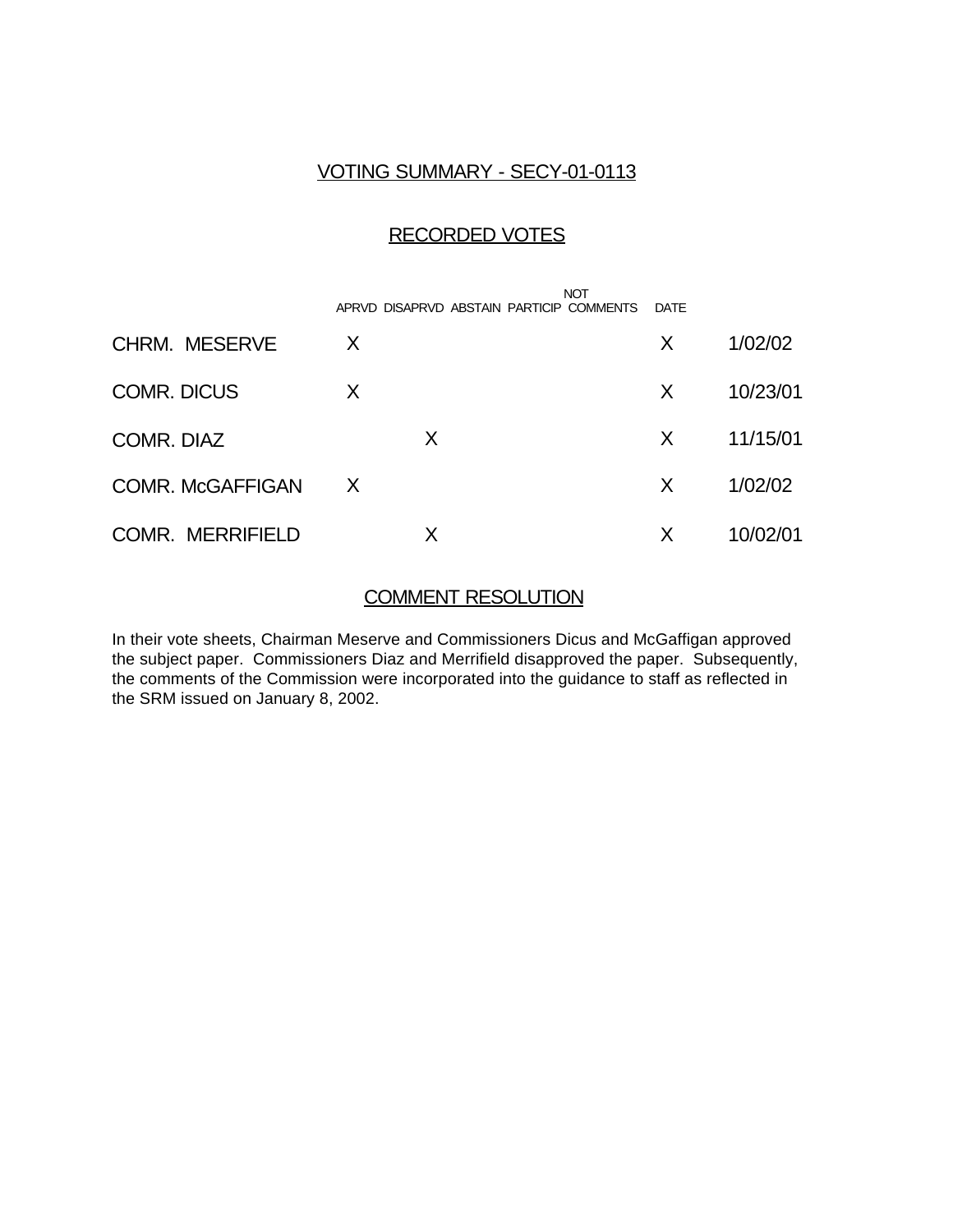#### **Commissioner Comments on SECY-01-0113**

#### Chairman Meserve

I concur with the staff's recommendation that the NRC commence a rulemaking to address fatigue of workers at nuclear power plants, subject to the following comments.

As the staff has explained, there is an abundance of studies in both laboratory and diverse work settings that show, as a general matter, that fatigue can result in reduced human performance. It can result in degraded alertness and decision-making and can cause the commission of errors. *Assessment of the NRC's "Policy on Factors Causing Fatigue of Operating Personnel at Nuclear Reactors,"* SECY-01-113, Attachment 1 at 22-23 (Staff Assessment). In light of the critical role of plant staff in ensuring the safe operation of nuclear reactors, there is a legitimate interest in ensuring that fatigue does not impair personnel performance. Indeed, the NRC has long recognized the need for protections from fatigue through the promulgation of a policy statement in 1982,<sup>1</sup> and through the incorporation of that policy into technical specifications at nearly all nuclear reactors.

It is apparent, however, that the existing system is not working effectively. The policy is applied unevenly, deviations reserved for extraordinary circumstances are commonly authorized, and extensive overtime is routine. Id. at 16-19. Moreover, the technical specifications do not allow effective regulatory control because the language is largely advisory and is subject to broad interpretation. Although it is true that fatigue-induced errors are not commonly identified, this may simply be the consequence of the fact that event-investigation methodologies are inadequate to address fatigue as a root cause. Id. at 23-24. Because the performance of nuclear workers, like all humans, is subject to the adverse effects of fatigue, because the risk significance of fatigue-induced errors can be significant,<sup>2</sup> and because the existing policy is not working effectively, I support the achievement of greater consistency and effectiveness through a rulemaking.

I also concur in the staff's recommendation that the Commission endorse Option 2 of the Rulemaking Plan (Attachment 3), with one important exception. Option 2 is intended to lead to a performance-based approach by establishing thresholds for work-hour controls, while simultaneously allowing flexibility and a focus on safety through a risk-informed deviation process. It would also seek to ensure that fatigue through any cause is addressed through licensee programs. Although I endorse these general aspects of Option 2, I am not prepared at this time to conclude that the current policy limits on working hours are inappropriate. Instead, I believe that this issue should be fully explored in the rulemaking process. The practices of other industries and other countries should appropriately provide a backdrop for the NRC's consideration of this issue, but the NRC policy should be established with a full appreciation and understanding of the unique circumstances and practices of the nuclear industry. Staff should seek to develop the rule in an open, consultative process with stakeholders.

The staff has concluded that the proposed rulemaking will require a backfit analysis

NRC, "Policy of Factors Causing Fatigue of Operating Personnel at Nuclear Reactors," 47 Fed. Reg. 7352 (1982)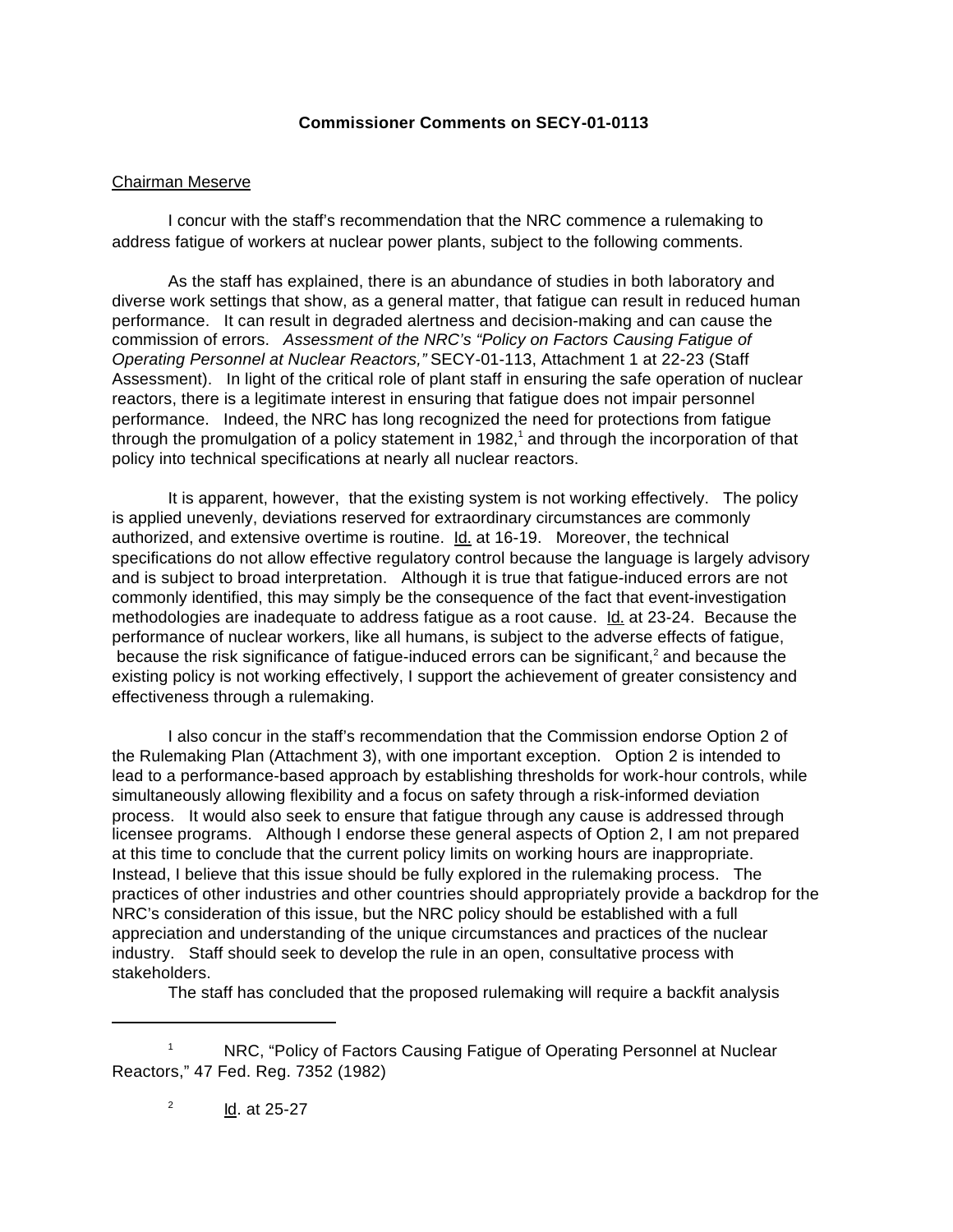under 10 C.F.R. § 50.109(a)(4). I concur with the conclusion of Commissioners Dicus and Merrifield that staff should address backfit issues before expending significant resources on the rulemaking.

#### Commissioner Dicus

Several of our stake holders raised important questions pertaining to the safety at our nuclear plants with respect to fatigue of workers. The staff has performed an investigation, and proposed a solution that seeks to address concerns raised by several stake holders. I commend the staff for their effort and approve staff's proposal. I approve the staff's request after considering all of the following:

- 1. I agree that staff identified a weakness in the regulatory framework in that we have a policy which is inconsistently interpreted, or misinterpreted by the licensees.
- 2. I agree that using actual operating experience, staff demonstrated that the inconsistent interpretation or misinterpretation of policy has lead to an unacceptable number of exemptions from policy.
- 3. I agree that staff demonstrated that excessive fatigue leads to poor performance and increase the potential for human errors. I emphasized the word "potential" here because, staff has not identified any risk-significant events or performance trends attributable to fatigue.
- 4. Given agreement of high-level objectives among all stakeholders, It behooves us to be pro-active rather reactive in this area.

I am encouraged to note the significant overlap of high-level objectives among stake holders and the staff on this issue. We should build upon the shared objectives to address the few areas of differences in opinions and objectives. To that extent, I make the following comments:

- 1. The staff must give serious consideration to the need for management flexibility to deal with unforseen and emergent work at their plants, while they proceed with the rulemaking.
- 2. The staff must address the issue of backfit, before expending significant resources on this rulemaking effort. In Commissioner Merrifield's comments on this issue, he expressed his concern on whether the recommended regulatory changes would result in a substantial increase in the protection of public heath and safety, and whether the costs of the proposed rule would be justified. I concur with Commissioner Merrifield and direct the staff to address the issue of backfit before expending significant resources on the rulemaking.

#### Commissioner Diaz

I commend the staff for the excellent work done in assessing the worker fatigue issue and preparing a clear, well written paper on the subject. However, for the reasons stated below, I disapprove proceeding with a rulemaking.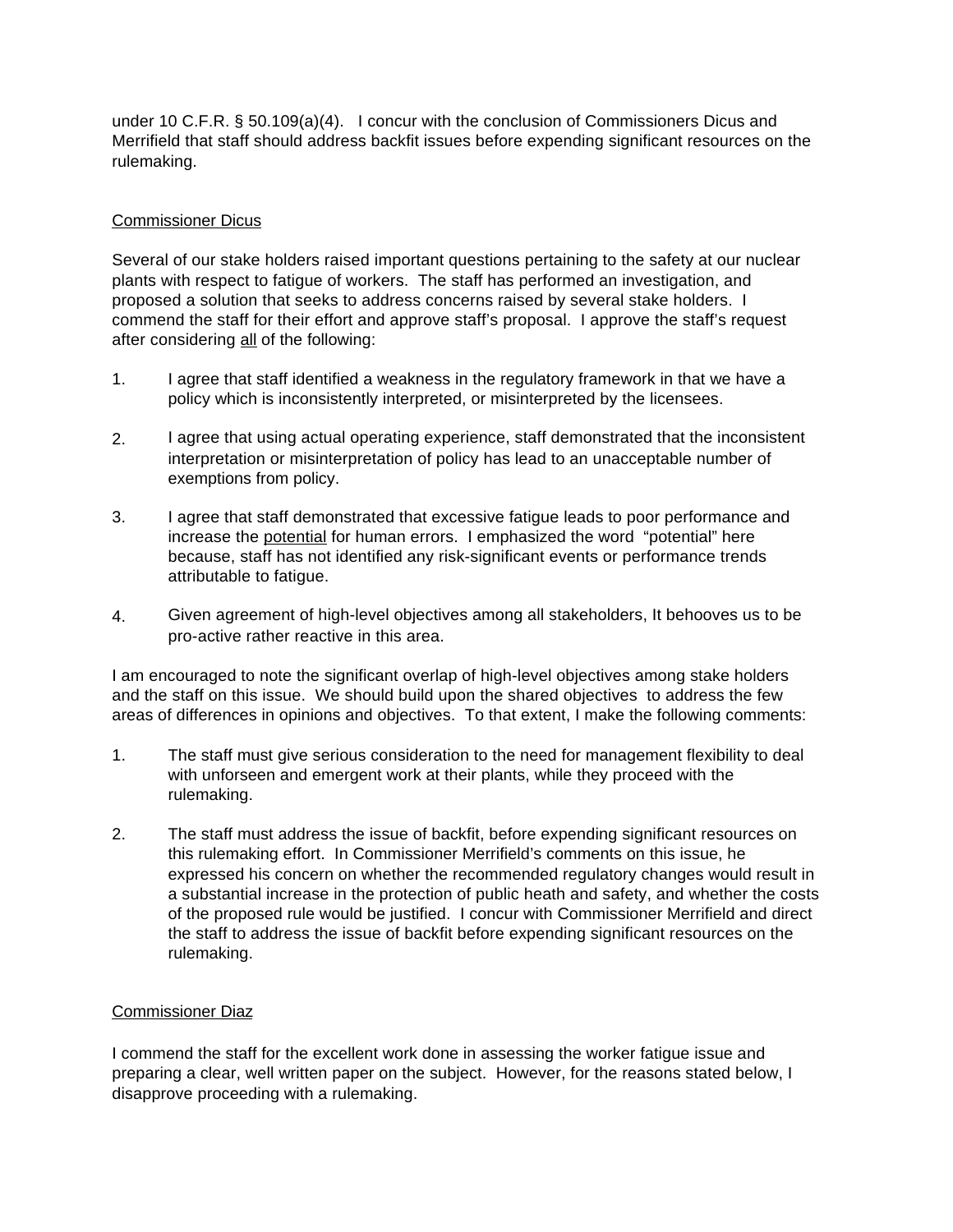Commissioners Dicus and Merrifield make excellent points regarding backfit analysis as it is not clear that this analysis would support option 2 as proposed by the staff. The staff found that few events at nuclear power plants had been attributed to fatigue, and in all instances, automated safety systems or other barriers were available to prevent events that may have had safety consequences. Based primarily on the fact that there was no significant information indicating that worker fatigue was a contributor to safety significant events that posed a danger to public health and safety, I am opposed to rulemaking at this time.

It is clear that the NRC's guidelines should be updated with stakeholder input and the guidelines should be clearly communicated with licensees. The staff found that the frequency of licensee deviations from the guidelines does not appear to be consistent with either the existing guidelines or the general objective of the policy. It appears that relatively few licensees account for a large number of the deviations from the NRC guidelines. Moreover, for safety significant failures, including those attributed to deficiencies in licensees' programs to control fatigue of workers, the reactor oversight process provides mechanisms for taking action.

The staff's stated objective is to achieve a uniform level of assurance across the U.S. commercial nuclear power industry that personnel, whose duties may affect nuclear power plant operational safety, are not in a fatigued condition that could significantly reduce their alertness or decisionmaking ability. I believe that these objectives can be met without rulemaking.

#### Commissioner McGaffigan

I join my fellow Commissioners in praising the quality of SECY-01-0113 and its attachments. I join Commissioner Dicus in approving the staff's recommendations, namely to grant, in part, PRM-26-2 by undertaking rulemaking to address fatigue of workers at nuclear power plants and to develop the proposed rule using Option 2 of the rulemaking plan.

I believe that the staff has made a compelling case that the current policy on worker fatigue, based on the Commission's 1982 policy statement, is ineffective. I am uncomfortable with the data presented in Attachment 1 about current overtime practices at many nuclear power plants. These practices are clearly inconsistent with the intent of the 1982 policy statement. I am uncomfortable with the fact that NRC's 1982 working hour guidelines were collectively the least restrictive of those studied by the staff in other regulated industries in this country and in commercial nuclear power plants abroad. The staff cites numerous research reports which question many of the 1982 guidelines (working 16 hours straight, a minimum 8 hour break, working 72 hours in a week, etc.).

The staff's objective in the proposed rulemaking is to achieve a uniform level of assurance across the U.S. commercial nuclear power industry that personnel whose duties may affect nuclear power plant operational safety are not in a fatigued condition that could significantly reduce their alertness or decision making ability. I do not believe that this objective can be achieved by just updating NRC's guidelines without rulemaking. An updated policy statement would likely prove no more effective than the existing guidelines, unless it was accompanied by industry-wide revision of plant technical specifications by license amendment, an unlikely event in light of industry opposition. For example, the Commission clarified in 1983 that key maintenance personnel were meant to be included in the working hour limits. Yet at several plants no maintenance or engineering personnel have ever been covered.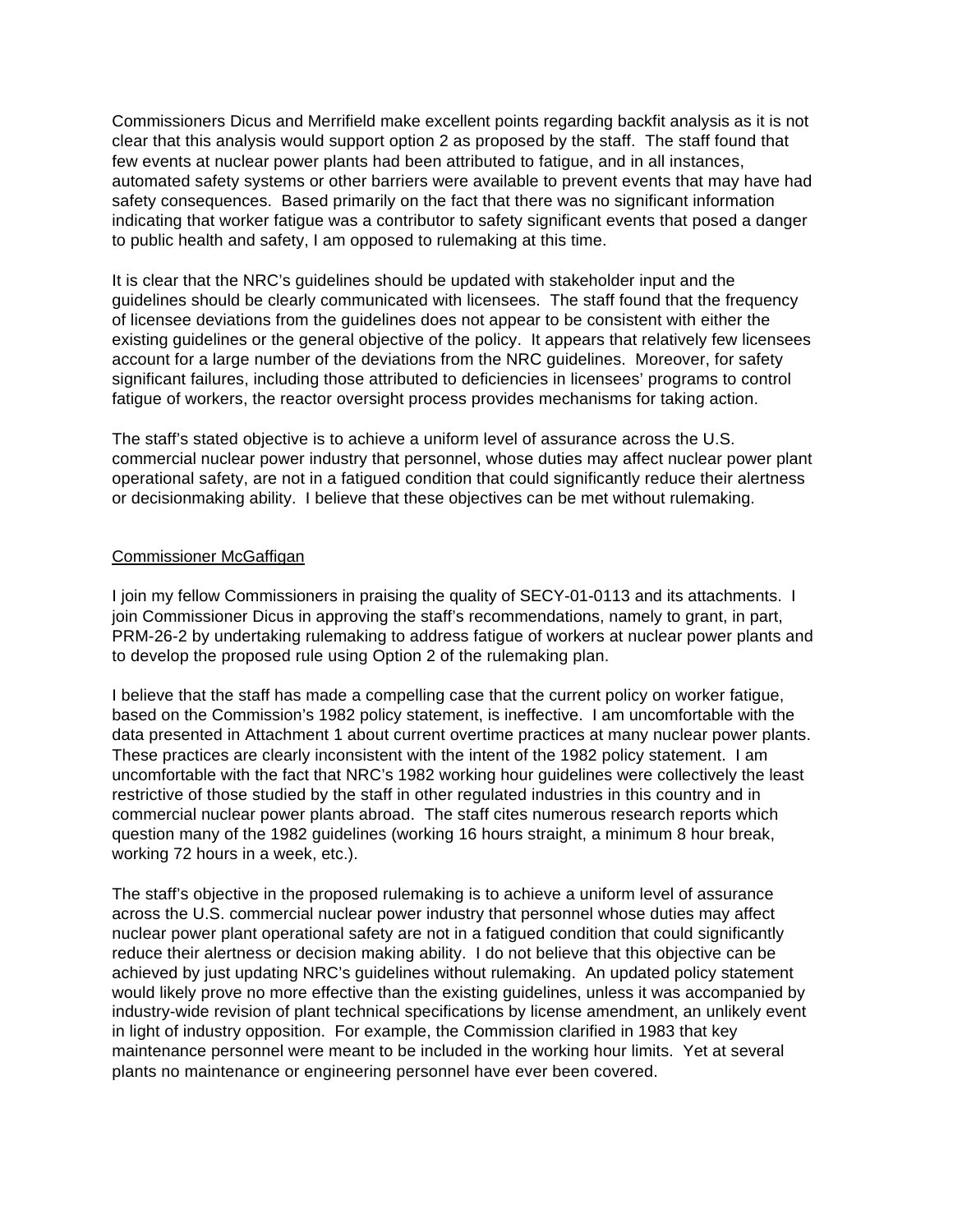Commissioners Merrifield and Diaz raise concerns about whether an option 2 rulemaking could pass a backfit rule test. I believe that it can, and I agree with Commissioner Dicus that the issue should be addressed early in the rulemaking effort.

One final issue which I would like to raise is whether security force personnel should be included among those covered by the Option 2 rulemaking. They were not covered by the 1982 policy statement. The effect of fatigue on the security force is not something that can be modeled in a probabilistic risk analysis. Yet, if security force fatigue resulted in an ineffective response to an actual terrorist attempt at radiological sabotage, the consequences would be just as severe as if caused by an operator's fatigue in dealing with a reactor event. Since this has not been considered in the staff's effort thus far, I am reluctant to delay the rulemaking to allow the staff to explore this matter in detail. But it may be appropriate to seek stakeholder comment on whether security force personnel should be included in the proposed rule's coverage and amend the final rule as appropriate in light of the comments.

#### Commissioner Merrifield

I appreciate the staff's considerable efforts associated with SECY-01-0113. This paper is wellwritten and the principal findings from the staff's policy assessment are clearly presented. I fully support the staff's position that the NRC must improve its regulatory effectiveness in this important area. However, I am not prepared to support the staff's recommendations at this time. Specifically, I do not approve the staff's plan to grant, in part, PRM-26-2 by undertaking rulemaking to address fatigue of workers at nuclear power plants. I also do not approve the development of a rule using Option 2 of the rulemaking plan.

My primary concern is that the Commission is being asked to choose from four rulemaking options and two alternatives to rulemaking without having the benefit of stakeholder views on these options. Absent these views and a better understanding of the effects each of these options would have on plant operations and safety, I do not believe I am able to make a fullyinformed decision. One could argue that the merits of the option approved by the Commission would be more fully vetted during the rulemaking process. I do not disagree. Nonetheless, I am concerned that the Commission is being asked to disapprove the remaining options, essentially close the door on them, without fully understanding their merits, how stakeholders view them, or how they would effect plant operations and personnel. I simply do not believe it would be prudent for the Commission to approve any option before we have a better understanding of stakeholder and licensee views on all of the options presented.

Another concern I have centers around the issue of backfit. The rulemaking plan reflects that the staff will prepare a backfit analysis as part of the rulemaking process to determine whether the recommended regulatory changes would result in a substantial increase in the protection of public health and safety, and whether the costs of the proposed rule would be justified. Based on the information provided in SECY-01-0113, it is not clear to me that the outcome of this backfit analysis would support rulemaking pursuant to Option 2. This only reinforces my belief that before we close the door on any options, and before we dedicate significant resources and staff effort to a rulemaking that may ultimately not satisfy the backfit test, it would be prudent for the staff to actively engage our licensees and interested stakeholders on how best to address this important matter.

To solicit stakeholder views, the staff should proceed with the workshops that are described in